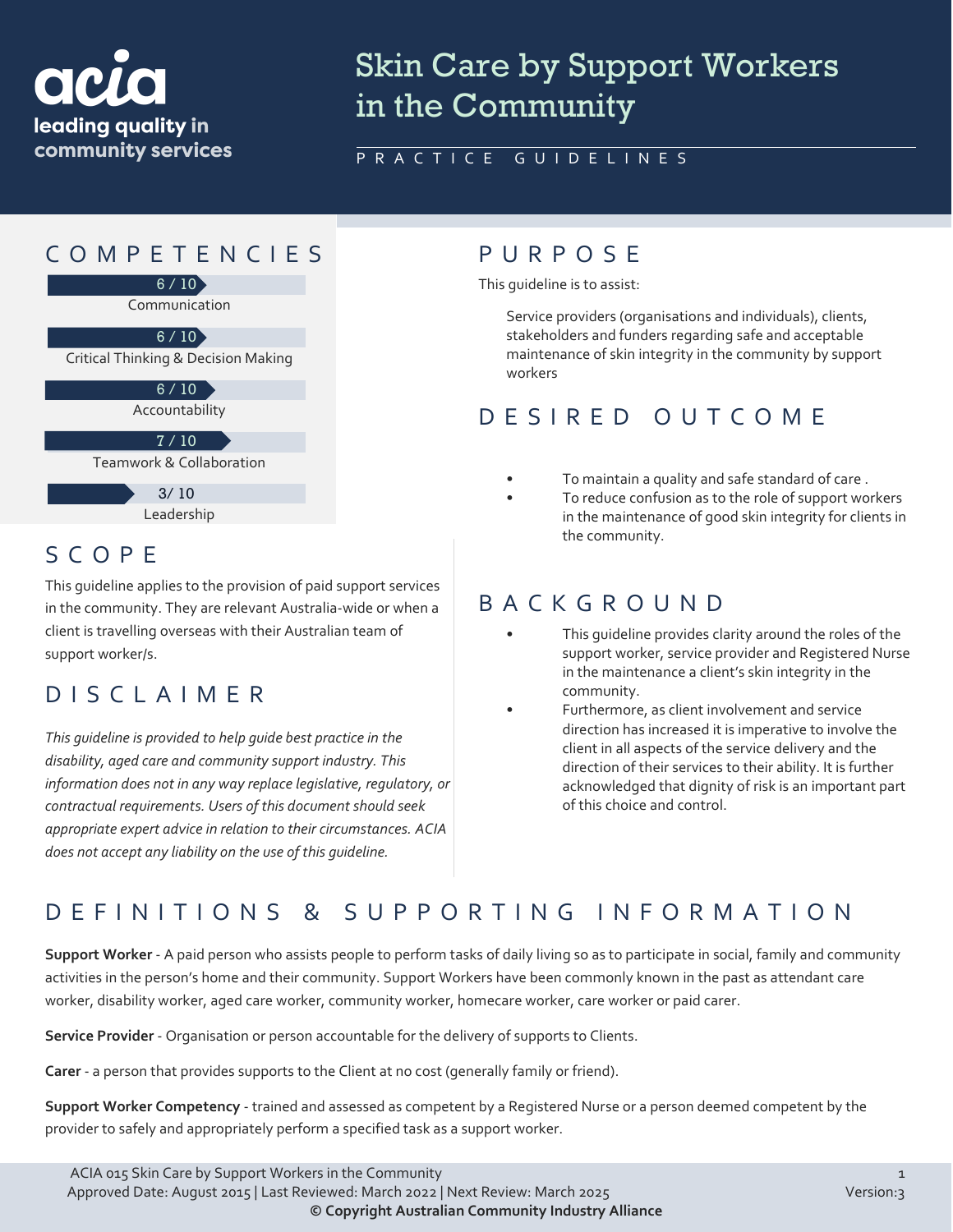**Client** means the service user, participant, user, care recipient, consumer or person receiving the nursing or support services.

**Plan** means a Service Plan, Support Plan or Individual Plan (however titled – the plan) is a document developed in response to a request for service. It is developed by a Registered Nurse or a person deemed competent by the provider from the service provider, prior to the commencement of service delivery. It outlines the expected outcomes of the requested care/services and the tasks, duties and interventions required to meet the care and service needs of the client (within the parameters of the funding program). The plan guides and directs the individual support worker or Registered Nurse in their day-to- day delivery of the services.

**Registered Nurse** means a person who has completed the prescribed educational preparation, demonstrated competence for practice, and is registered and licensed with the Australian Health Practitioner Regulation Agency (AHPRA) as a Registered Nurse.

**Pressure Areas** are specific areas of the body that put greater pressure on the skin. These are usually bony prominence areas such as the buttocks, heals, elbows and shoulders. Pressure to these areas compromise the integrity of the skin causing painful reddening areas that without appropriate care and treatment will lead to pressure sores.

**Pressure Sore** is a neglected pressure area that rapidly deteriorates into a pressure sore (also known as an ulcer or wound). The skin is broken, tissue deteriorates and the wound continuous to enlarge.

**Wound** means skin tissue damaged by trauma. This may be deliberate, as in surgical wounds of procedures, or be due to accidents caused by blunt force, projectiles, heat, electricity, chemicals or friction.

**Skin** is the natural outer layer that covers a person. It comprises two layers of cells – the epidermis which is the thin outer layer and the dermis which is the thick inner layer.

**Competent** means having been trained and assessed by a Registered Nurse or enrolled nurse or approved assessor as competent to safely and appropriately perform a specified task.

**Infection Control** means infection prevention and control measures aimed at ensuring the protection of those who might be vulnerable to acquiring an infection both in the general community and while receiving care, in a range of settings. The basic principle of infection prevention and control is hygiene.

## GUIDELINE

#### **Service Provider**

As a part of any support service delivered by support workers the service provider will:

- Assess initial care needs with the client. Including (if required) clinical assessment of client's skin condition and pressure sore risks
- Particular attention must be given to all diabetic clients in relation to skin integrity as there is a far greater risk of breakdown of skin ultimately leading to gangrene and limb amputation.
- Determine the types of skin care interventions and maintenance tasks that the support worker may attend
- Develop plans with identified outcomes
- Provide written procedures on the provision of skin care, skin inspection and maintenance by the support worker this may be included as part of the plan
- The Plan for pressure area or pressure sore management should be clearly documented in the home and only changed by the doctor or a Registered Nurse and access to policies and procedures made available to support workers.
- Identify education needs for support workers. Provide relevant competency-based education and assessment processes for the support worker/s to ensure they are competent to perform the prescribed duties, tasks and interventions
- Monitor, review, evaluate and adapt as required the service, plans and outcomes with the involvement of the client
- It is recommended that support worker duties be delivered under the direction and supervision of a Registered Nurse.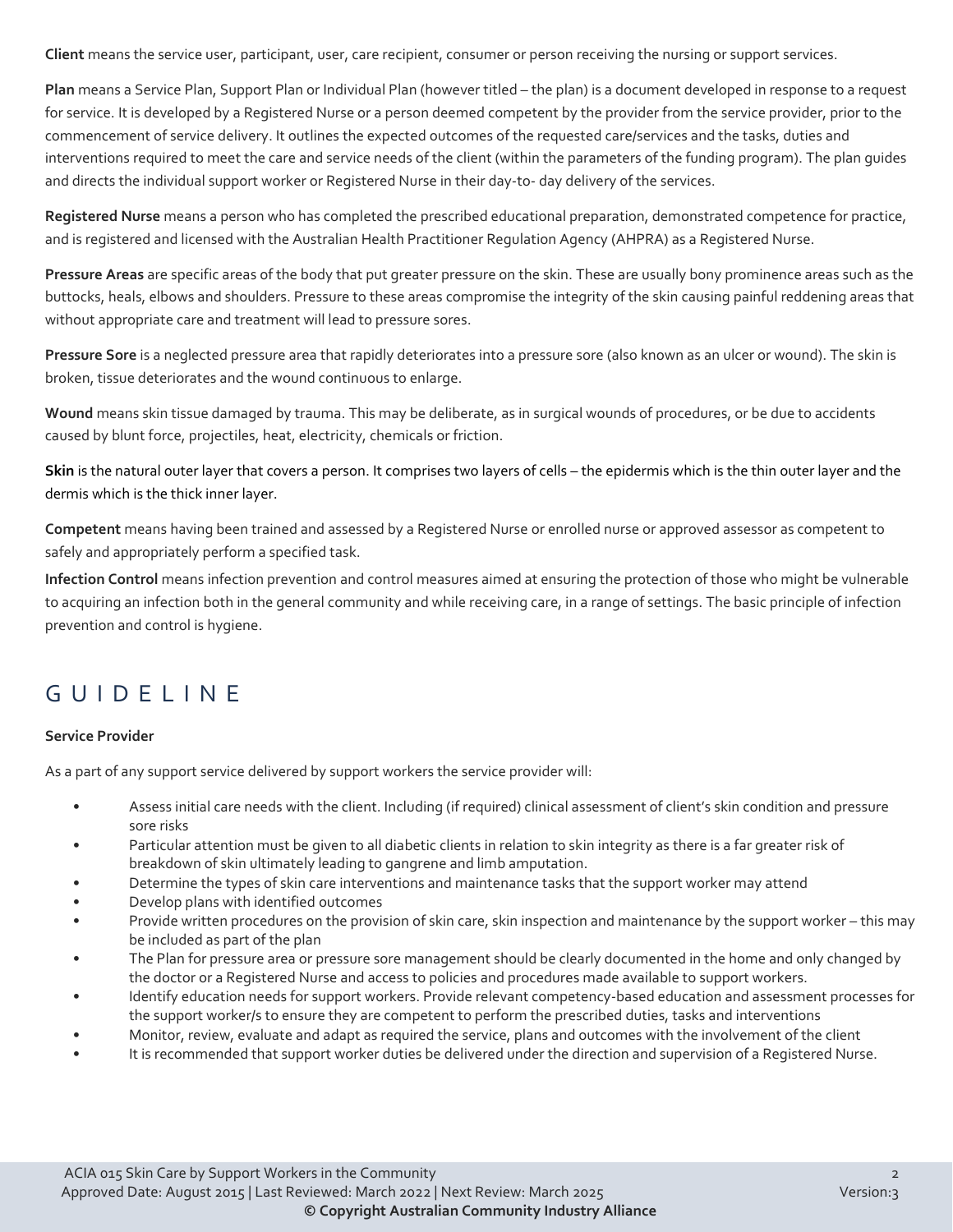#### **Service by a Registered Nurse**

- Change and review the pressure sore or skin integrity regime
- Perform surgical and/or chemical debridement
- Perform any pressure sore/wound/sinus packing
	- Assessment of skin integrity should consider (Payne, 2020);
		- o Medication
			- o Skin conditions
			- o Wound healing capability
			- o Exposure to sunlight
			- o Living environment
			- o Repeated falls
			- o Menopause
			- o Incontinence
			- o Overall hygiene practices.

#### **Support Workers**

Support workers may NOT:

- Perform any duties that must be attended to by a Registered Nurse (as outlined above)
- Support workers may:
- Perform any task on the plan, apart from those that must be performed by a Registered Nurse (or other suitably assessed person), after having completed competency training and being signed off as competent in the task by the service provider. Examples include:
	- o Observe skin regularly
	- o Reporting changes in skin integrity or potential risks as identified during care and service provision
	- o Encourage or assist with repositioning
	- o Ensure bed clothes, clothes, seats and cushions remain smooth
	- $\circ$  Encourage hydration<br> $\circ$  Ensure skin is kept cle
	- Ensure skin is kept clean and dry

#### Support workers must:

- Follow the plan as provided by the service provider
- Report to their supervisor of any changes or variations for advice
- Not change the plan
- Identify, and report to their supervisor, any gaps in their ability to deliver the required service including difficulties in completing the tasks within the allocated time.

**Guidelines for Optimised Skin Integrity** (Feldhacker et al., 2022; Konya et al., 2021; Payne, 2020; Rumbo-Prieto et al., 2016; Strayer & Martucci, 1997)

- Daily application of emollients is advised, and soap should be avoided;
- Encourage the use of pH neutral soap substitutes to bathing and showering routines;
- Barrier creams should be applied where excessive sweating or moisture is evidence;
- Hot towel bathing may be considered due to poor skin integrity;
- Consider a multidisciplinary approach in these strategies;
- Engagement of clients in decision making approaches;